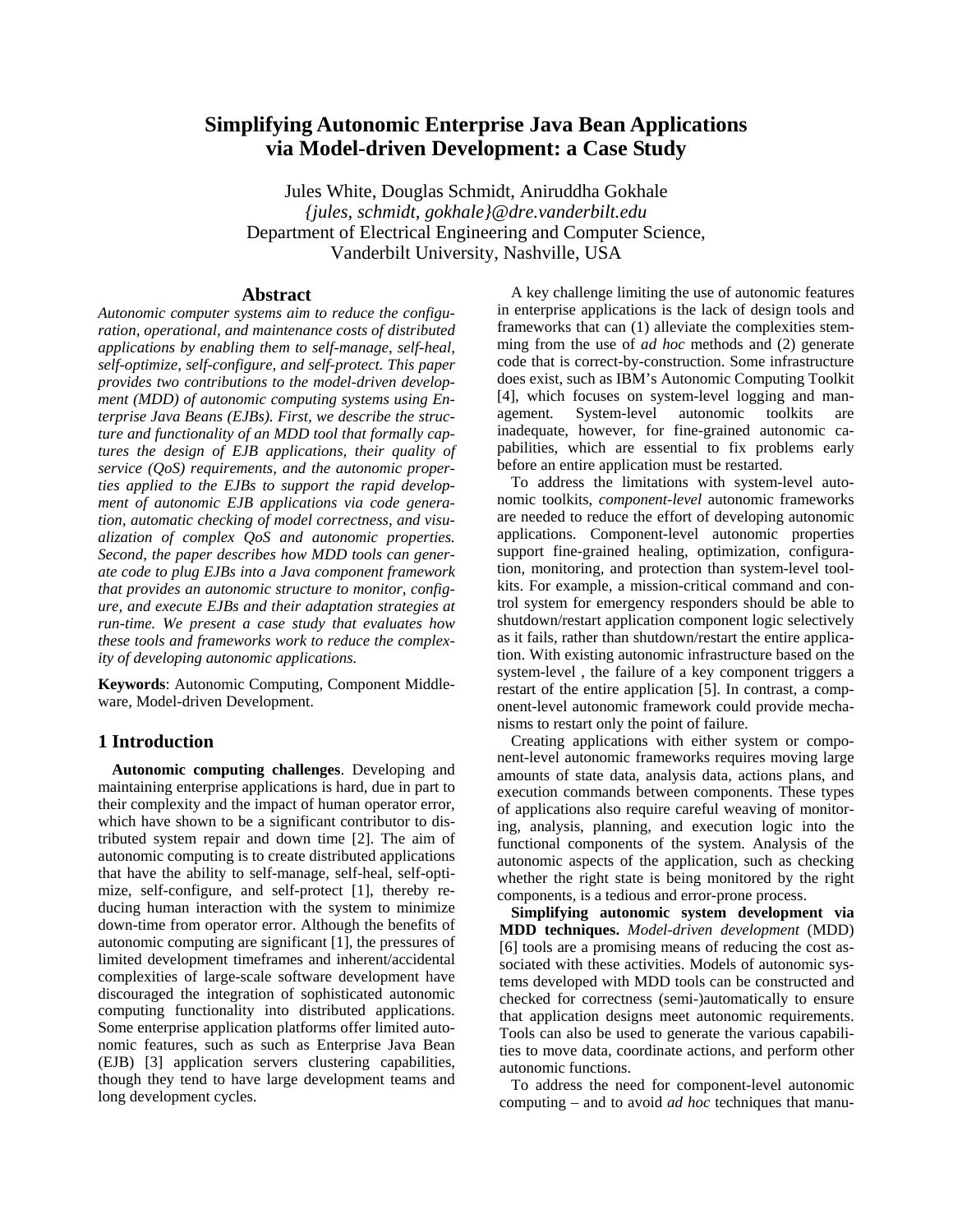ally imbue autonomic qualities into distributed applications – we have created the *J3 Process,* which is an open-source MDD environment that supports the rapid design and implementation of autonomic applications. J3 consists of several MDD tools and autonomic computing frameworks, including (1) *J2EEML*, which captures the design of EJB applications, their quality of service (QoS) [6] requirements, and the autonomic adaptation strategies of their EJBs via a domain-specific modeling language (DSML) [7], (2) *Jadapt*, which is a J2EEML model interpreter that analyzes the QoS and autonomic properties of J2EEML models, and (3) *JFense*, which is an autonomic framework for monitoring, configuring, and resetting individual EJBs [8].

This paper describes the structure and functionality of J2EEML and shows how it simplifies the development of autonomic systems by providing notations and abstractions that are aligned with autonomic computing, QoS, and EJB terminology, rather than low-level features of operating systems, middleware platforms, and third-generation programming languages. We also describe how (1) Jadapt generates EJB and Java code from J2EEML models to ensure that autonomic applications meet their specifications and to reduce implementation time and (2) JFense provides a set of reusable autonomic components that allow developers to plug-in EJB applications and focus on autonomic logic, rather than the glue for constructing the autonomic system. Finally, we evaluate how the J3 Process reduces the complexity of developing an autonomic EJB application used as a case study to evaluate our MDD tools and processes.



**Figure 1: A Multi-Layered Autonomic Architecture for Scheduling Highway Freight Shipments**

Our case study centers on an EJB-based system that schedules highway freight shipments using the multi-layered autonomic architecture shown in Figure 1. The system has a list of freight shipments that it must schedule.

It uses a constraint-optimization engine to find a cost effective assignment of drivers and trucks to shipments.

A central component in Figure 1 is the *Route Time Module* (*RTM*), which determines the route time from a truck's current location to a shipment start or end point. The *RTM* uses a geo-database and the GPS coordinates from the truck to perform the calculation. This module is critical to the proper operation of the optimization engine. A heavy load is placed on the *RTM*, so it is crucial that it maintains its *QoS assertions*, such as maintaining a maximum response time for the *RTM* of 100 milliseconds. QoS assertions are properties that the system can introspectively measure about itself to determine whether the measured value for the property is beneficial to the system. These measured *QoS goals* allow the system to decide whether it is in a good state and predict whether it will continue to remain in a good state.

**Paper organization**. The remainder of this paper is organized as follows: Section 2 describes the MDD J3 Process for developing autonomic EJB applications; Section 3 gives an overview of J2EEML and describes key challenges we faced when developing it; Section 4 quantifies the reduction in manual effort achieved by applying the J3 Process on our highway freight shipment case study; Section 5 compares our work with related research; and Section 6 presents concluding remarks.

## **2 The J3 Process for Autonomic System Development**

The *J3 Process* contains the following MDD tools and component middleware frameworks that address the challenges of developing autonomic EJB applications:

- **J2EEML**, which is a DSML-based MDD tool tailored for designing autonomic EJB applications that uses visual representations to model domain-specific abstractions. J2EEML provides a formal mapping from QoS requirements to application components.
- **Jadapt**, which is an MDD tool that produces many artifacts required to implement autonomic EJB applications modeled in J2EEML. Jadapt generates code that meets the J2EEML specifications and also reduces the amount of code that application developers must write manually.
- **JFense**, which is an autonomic framework that provides components for monitoring, analysis, planning, and execution. Developers can use these components to avoid writing custom autonomic frameworks. JFense can be configured to meet the autonomic requirements of a variety of EJB applications.

This section focuses on the design and function of J2EEML and illustrates how it can be used to create structural models of EJB applications.

### **2.1 Overview of J2EEML**

J2EEML is a DSML that enables EJB developers to construct models that incorporate autonomic and QoS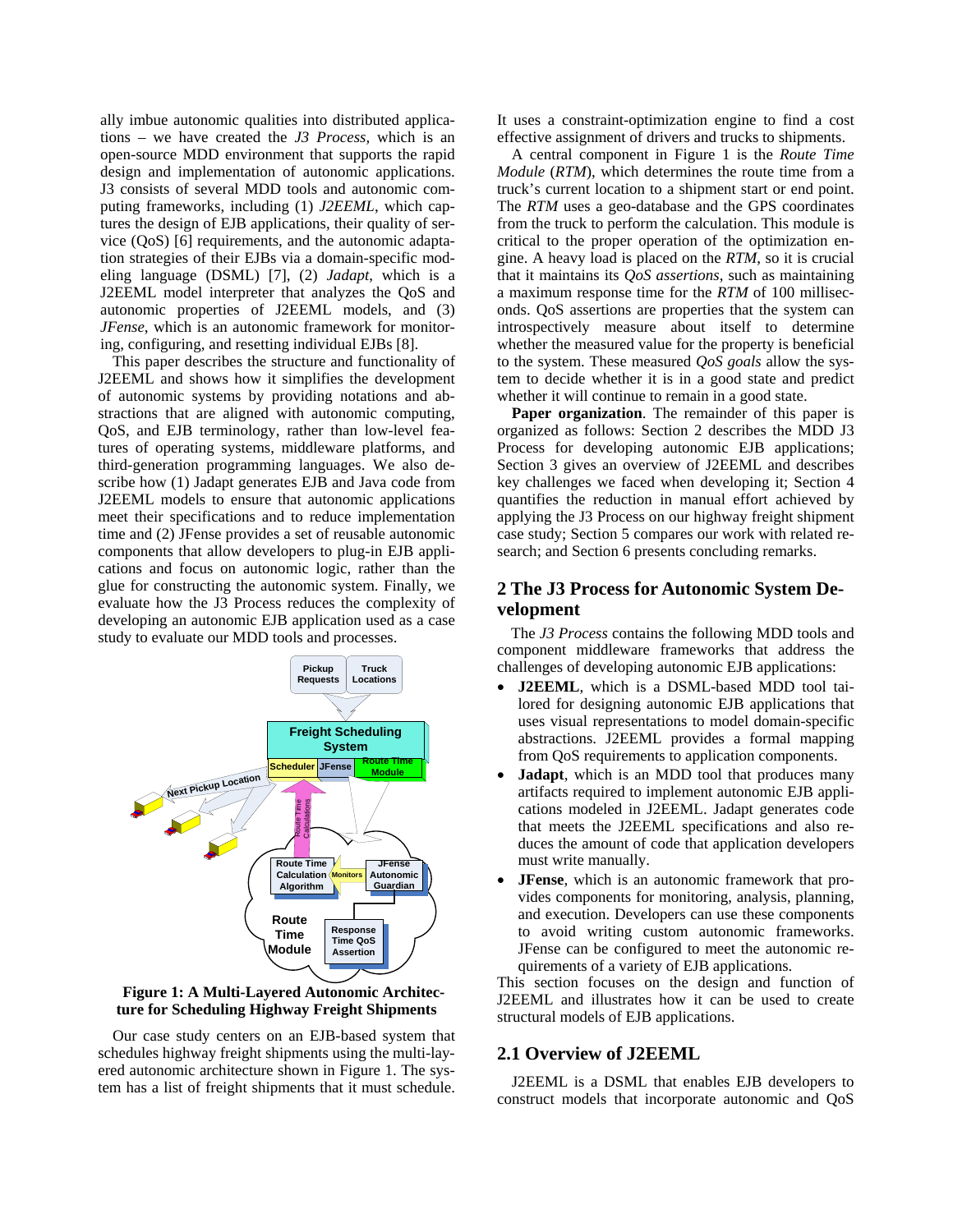concepts as first-class entities. J2EEML itself is developed using the *Generic Modeling Environment* (GME) [9], which is a general-purpose MDD environment that we use to simplify the creation of *metamodels* that characterize the roles and relationships in the autonomic computing domain, and *model interpreters* that generate many artifacts required to implement autonomic EJB applications. J2EEML captures the relationship between QoS assertions and application components to address key design challenges of developing autonomic applications. For example, J2EEML helps developers understand which components to monitor in their EJB applications by enabling them to visualize and analyze the relationships between components and QoS assertions.

Developers use J2EEML to capture the design of autonomic systems and the mapping of components to QoS assertions in four phases: (1) they create a structural model of the EJBs composing an autonomic system, (2) they create models of the QoS properties that the system is attempting to maintain, (3) they map these QoS properties to the specific beans within the system that the properties are measured from, and (4) they design courses of action to take when the desired QoS properties are not maintained. This modeling process captures the structure of the system, how the QoS properties are related to the structure, and what adaptation should occur if a QoS property is not within an acceptable range.

### **2.2 Modeling EJB Structures with J2EEML**

The first piece of a J2EEML model is its *EJB structural model*, which describes the components of the system that will be managed autonomically. This model defines the beans that compose the system and captures the EJB specifics of each bean, including JNDI names, transactional requirements, security requirements, package names, descriptions, remote and local interface composition, and bean-to-bean interactions. An EJB structural model is constructed via the following steps:

- 1.Each session bean is added to the model by dragging and dropping session bean atoms into the J2EEML model. Developers then provide the Java Naming and Directory Interface (JNDI) name of the bean, its description, and its state type (i.e., stateful or stateless).
- 2. For each session bean, a model is constructed of the business methods and creators supported by the bean by dragging and dropping method and creator atoms. Each method and creator atom has properties for setting the visibility, whether it is part of the local interface, remote interface or both, and the transactional requirements, the security role requirements, and the input/output. Figure 2 shows a model of the remote interface composition of the *TruckStatusModule* from the case study described in Section 1. The model contains methods for modifying the truck's schedule and their transactional/security requirements.



#### **Figure 2: J2EEML Remote Interface Composition Model for the** *TruckStatusModule*

- 3. Entity beans are dragged and dropped into the model to construct the data access layer. These beans are provided a JNDI name/description and properties indicating if they use container managed persistence (CMP) or bean managed persistence (BMP).
- 4. Persistent fields, methods, and finders are dragged and dropped into the entity beans. Each persistent field has properties for setting visibility, type, whether it is part f the primary key, and its access type (i.e., read-only or read-write).
- 5.Relationship roles are dragged and dropped into the entity beans and connected to persistent fields. These relationship roles can be connected to other relationship roles to indicate entity bean relationships.
- 6.Connections are made between beans to indicate beanto-bean interactions. Capturing these interactions allows Jadapt to later generate the required JNDI lookup code for a bean to obtain a reference to another bean.

After these six steps have been completed, the J2EEML model contains enough information to represent the composition of the EJBs.

Figure 3 shows a J2EEML structural model of the highway freight scheduling system. In this figure, each bean within the freight scheduling system has been mod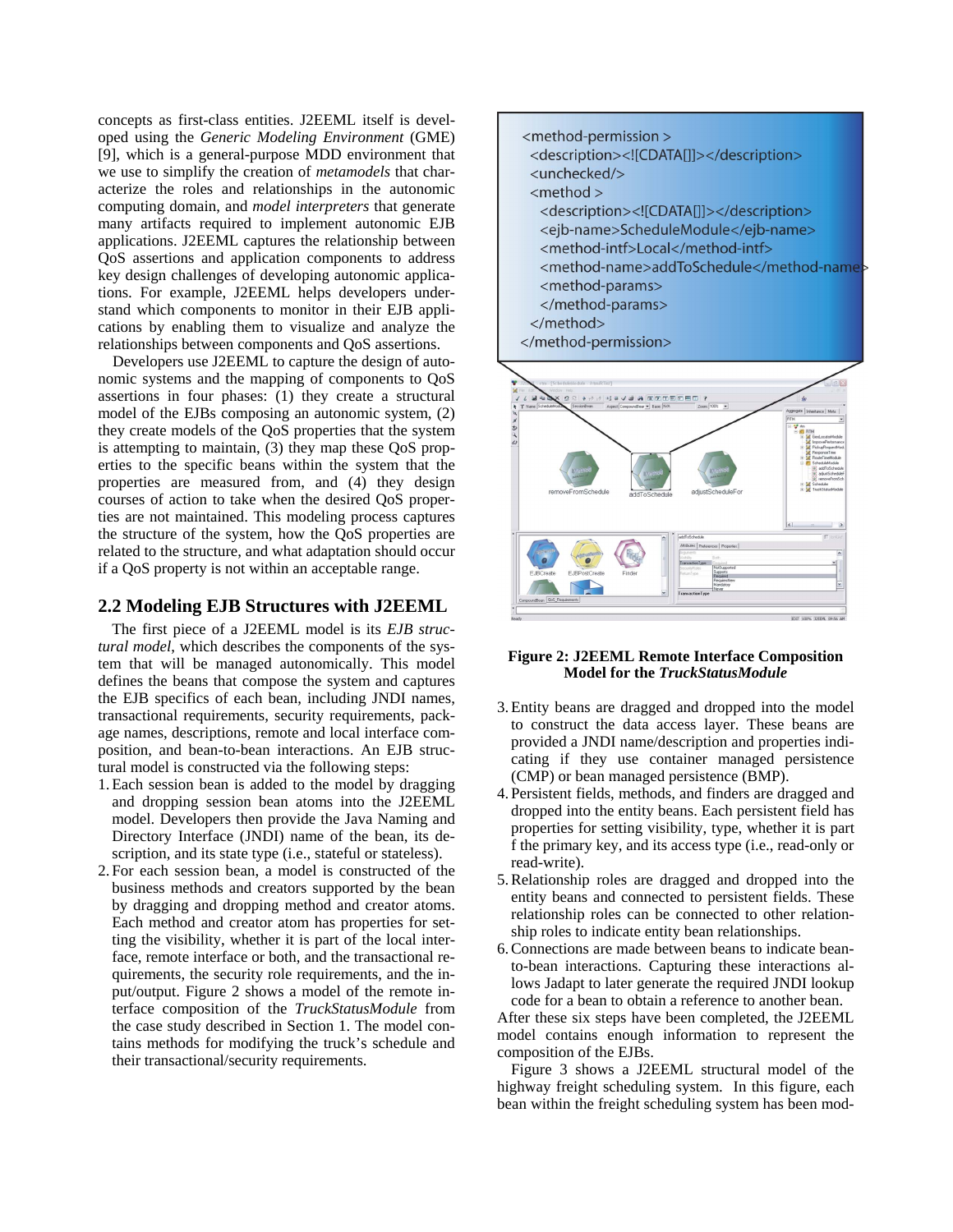eled via J2EEML. Interactions between the beans are also modeled, thereby allowing developers to understand which beans interact with one another. Figure 3 also illustrates snippets of the XML deployment descriptor and Java class generated for the *Scheduler*.

To support decomposition of complex architectures into smaller pieces, J2EEML allows EJB structural models to contain child EJB models. Beans within the these children show up as ports that can receive connections from the parent solution. This design allows developers to decompose models into manageable pieces and enables different developers to encapsulate their designs.



#### **Figure 3: J2EEML Structural Model Showing Bean-to-Bean Interactions**

For our highway freight scheduling example, we constructed a structural model of each bean required for the *Route Time Module*, constraint-optimization engine, truck status system, and incoming pickup request system, as shown in Figure 3. The model also includes information on the entity beans used to access the *truck location* and *pickup request* databases.

Using J2EEML provides several advantages in the design phase, including (1) visualization of beans and their interactions, component security requirements, system transactional requirements, and interactions between beans, (2) enforcement of EJB best practices, such as the Session Façade pattern [10], which hides Entity beans from clients through Session beans , and (3) model correctness checking, including checks for proper JNDI naming. J2EEML's visualization benefits significantly decreased the difficulty of understanding system structure and interactions. The correctness checking and enforcement of best design practices facilitated rapid creation of both a correct-by-construction and well-designed solution.

### **3 Designing J2EEML to Address Key Concerns of Autonomic Computing**

Autonomic applications require four elements to achieve their assertions: *monitoring, analysis, planning, and execution* [1]. These elements form a *controller* that observes and adapts the application to maintain its assertions. This section describes how the monitoring, analysis, and planning aspects of autonomic systems present unique challenges when designing and building the J2EEML and shows how we addressed each challenge. To focus the discussion, we use the *Route Time Module* (*RTM*) shown in Figure 1 as a case study to illustrate key design challenges associated with autonomic systems.

### **3.1 Monitoring**

Monitoring is the phase in autonomic systems where applications observe their own state. Since this state information is used in later phases to control system behaviors it is crucial that the right information be collected at the right times without adversely impact system functionality and QoS. The following are key design challenges faced when developing the monitoring aspects of autonomic systems:

**Challenge 3.1.1: Providing the ability to specify the large range of data that can be monitored by the system.** Developers of autonomic systems must address how to self-monitor key data, e.g., by capturing CPU and memory utilization, exceptions thrown by the applacation, or error messages in a log. The model for specifying what information to capture from the system must be flexible and support a range of data types. The model must also be extensible and support unforeseen future data types that might be needed later.

A core concept behind J2EEML is that an autonomic EJB application can measure properties of its current state introspectively and determine if the property values indicate the application is in a beneficial state. J2EEML models the properties it measures via *QoS assertions*,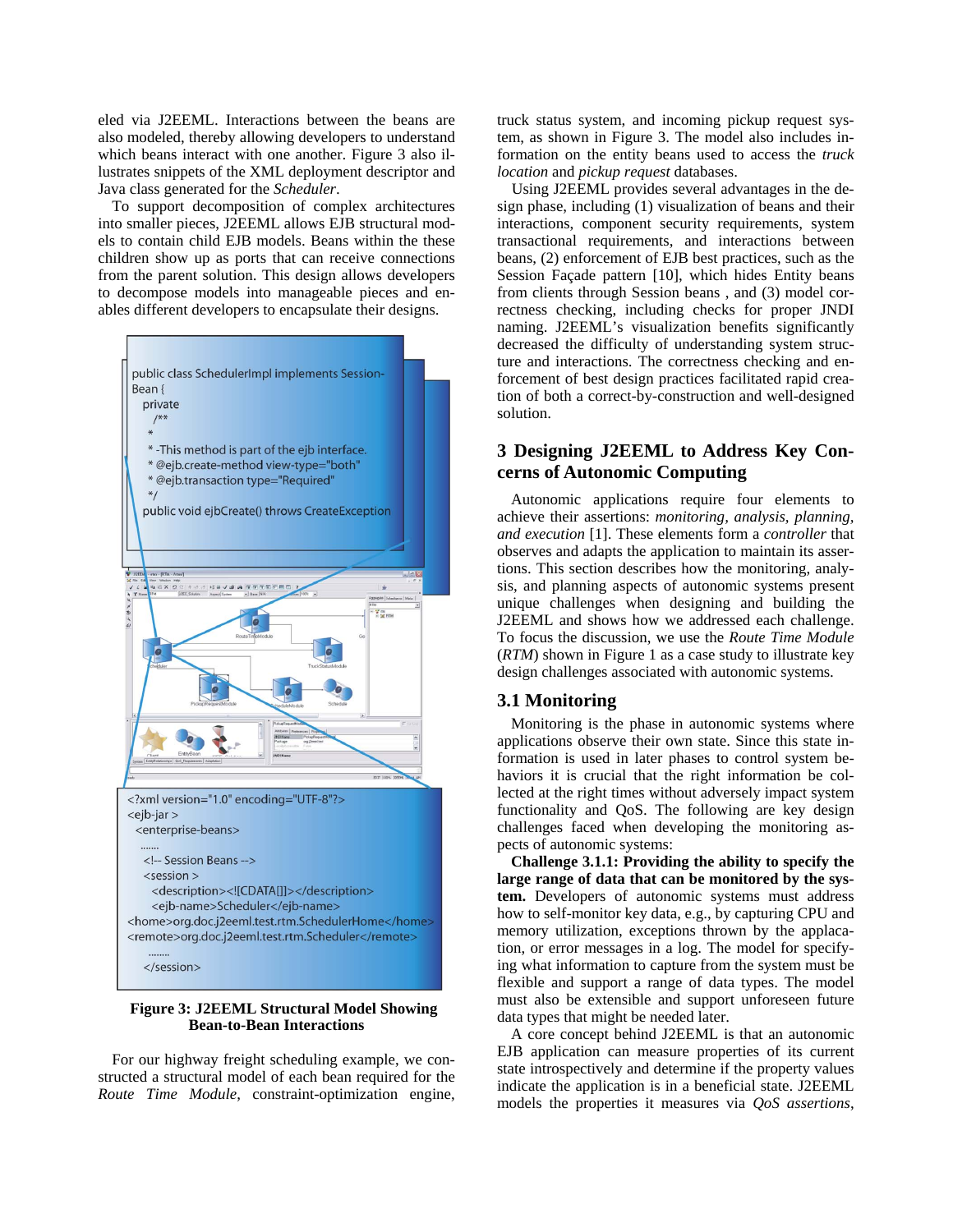which determine which properties an autonomic system can measure about itself introspectively and analyze to determine if the properties are in an acceptable assertion range. Each assertion provides properties for setting its name and description. Developers can drag and drop these assertions into J2EEML models.

The J2EEML QoS assertions model is critical for understanding an autonomic system's QoS properties, how they can be measured, what their values should be, and how degradations in them can be corrected. Understanding QoS assertions is also crucial to designing the structural architecture of EJB applications and understanding how they meet those assertions. Capturing and mapping QoS requirements to the appropriate structural architecture have traditionally used natural language descriptions, such as "the service must support 1,000 simultaneous users with a good response time." Due to the lack of an unambiguous formal notation, such descriptions are prone to different interpretations, which result in architectures that do not meet the QoS requirements. Choosing an EJB architecture that best fits the QoS requirements can be complex and error-prone since specification ambiguity and hidden architectural tradeoffs make it hard to choose the appropriate design.

For example, deciding whether to use remote interfaces for a J2EE implementation of a service can have a substantial impact on end-to-end system QoS. Remote interfaces allow distribution of beans across servers, which can increase scalability. Distribution can also increase latency, however, since requests must travel across a network or virtual machine boundaries.

With the *RTM* in our case study, one QoS assertion is the average response time. This QoS assertion states that the system will measure all requests to the *RTM* and track the average time required to service each request. If the calculated average response time exceeds 50 milliseconds, the assertion is false, indicating that the *RTM* is taking too long to respond, otherwise the assertion is true, indicating that the *RTM* is responding properly.

Figure 4 illustrates a J2EEML model of the scheduling system and the association of the *RTM* to the *ResponseTime* QoS property. This model shows J2EEML's ability to model QoS properties as aspects [17] that are applied to a component. When the model is interpreted and the Java implementation generated, the association between the *RTM* and *ResponseTime* assertion will lead to the appropriate monitoring code being generated in the *RTM*'s implementing class.



**Figure 4: J2EEML Model Associating the** *ResponseTime* **QoS Assertion with the** *RouteTimeModule*

**Challenge 3.1.2: Building a system to specify where monitoring logic should reside in the system.** The decision of what to monitor directly affects where the monitoring logic will reside. To monitor a log for errors, the logic could be at any level of the application, such as a central control level. For observing exceptions or the load on a specific subcomponent of the application, the monitoring logic must be embedded more deeply. In particular, developers must position the monitoring capability precisely so that it is close enough to capture the needed information, but not so deeply entangled in the application logic that it adversely affects performance and separation of concerns.

In our freight scheduling case study, we must ensure separation of concerns in the application design and find an efficient means of monitoring. The monitoring logic for the *RTM*, however, should not be entangled with the route time calculation logic. Moreover, the time to monitor each request should be insignificant compared to the time to fulfill each route request.

After the structural and assertion models are completed, developers can use J2EEML to map QoS assertions to EJBs in the structural model. This mapping documents which QoS assertions should be applied to each component. It also indicates where monitoring, analysis, and adaptation should occur for an autonomic system to maintain those assertions. For example, to determine the average response time of the *RTM*, calls to the *RTM*s route time calculation method must be intercepted to calculate their servicing time. The relationship between the *RTM* bean and average response time assertion in the model indicates that the *RTM* bean must be able to monitor its route time calculation requests.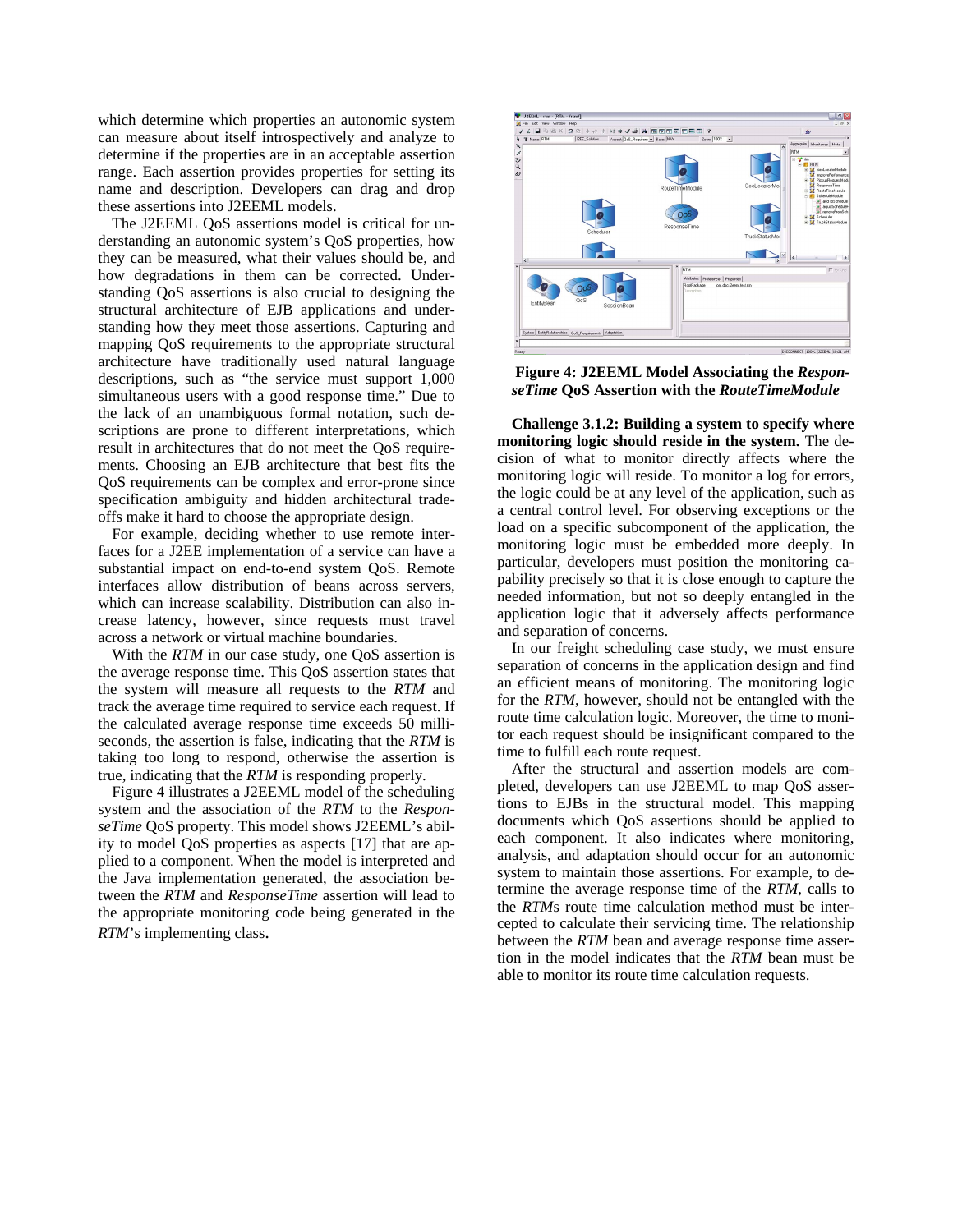

**Figure 5: J2EEML Mapping of QoS Assertions to EJBs** 

J2EEML supports aspect-oriented modeling [11] of QoS assertions, i.e., each QoS assertion in J2EEML that crosscuts component boundaries can be associated with multiple EJBs. For example, maintaining a maximum response time of 100 milliseconds is crucial for both the *RTM* and the *Scheduler* bean. Connecting multiple components to a QoS assertion, rather than creating a copy for each component, produces clearer models. It also clearly shows the connections between components that share common QoS assertions. Figure 5 shows a mapping from QoS assertions to EJBs. Both the *RTM* and the *Scheduler* in this figure are associated with the QoS assertions *ResponseTime* and *AlwaysAvailable*. The *ResourceTracker* and *ShipmentSchedule* components also share the *AlwaysAvailable* QoS assertion in the model.

Components can have multiple QoS assertion associations, which J2EEML supports by either creating a single assertion for the component that contains sub-assertions or by connecting multiple QoS assertions to the component. If the combination of assertions produces a meaningful abstraction, hierarchical composition is preferred. For example, the *RTM* is associated with a QoS assertion called "AlwaysAvailable" constructed from the sub-assertions "No Exceptions Thrown" and "Never Returns Null." Combining "Minimum Response Time" and "No Exceptions Thrown," however, would not produce a meaningful higher-level abstraction, so the multiple connection method is preferred in this case.

#### **3.2 Analysis**

Analysis is the phase in autonomic systems that takes state information acquired by monitoring and reasons about whether certain conditions have been met. For example, analysis can determine if an application is maintaining its QoS requirements. The analysis aspects of an autonomic system can be (1) centralized and executed on the entire system state or (2) distributed and concerned with small discrete sets of the state. The following are key challenges faced when developing an autonomic analysis engine:

**Challenges 3.2.1: Building a model to facilitate choosing the type of analysis engine and Challenge 3.2.2: Building a model to facilitate choosing how the engine should be decomposed and/or distributed.** To choose a distributed vs. monolithic analysis engine, the tradeoffs of each must be understood. Concentration of analysis logic into a single monolithic engine enables more complex calculations. However, for simple calculations, such as the average response time of the *RTM* component, a monolithic engine requires more overhead to store/retrieve state information for individual components than an analysis engine dedicated to a single component. A monolithic analysis engine also provides a central point of failure. A key design question is thus where analysis should be done and at what granularity.

A model to facilitate choosing the appropriate type of analysis engine must enable developers to identify what data types are being analyzed, what beneficial information about the system state can be gleaned from this information, and how that beneficial information can most easily be extracted. It is important that the model enable a standard process for examining the required analyses and determining the appropriate engine type.

To create an effective analysis engine, developers must determine the appropriate number of layers. A key issue to consider is whether an application should have a single-layer vs. multi-layered analysis engine. At each layer, the original monitoring design questions are applicable, i.e., what should be monitored and how should it be monitored? A model to enable these decisions must clearly convey the layers composing the system. It also must capture what analysis takes place at each layer and how each layer of analysis relates with other layers.

In the context of our highway freight scheduling system, a key question is whether its autonomic layer analyzes the *RTM*'s response time or whether a layer above the *RTM* should do it. At each layer, the analysis design considerations are important too, e.g., what information the system is looking for in the data, how it finds this information, and how this can be better accomplished by splitting the layer. For example, a developer must consider whether every request to the *RTM* should be monitored to determine if the *RTM* is meeting its minimum response time QoS. Conversely, perhaps only certain types of requests known to be time consuming should be monitored. Another question facing developers is how the *RTM*'s monitoring logic sends data to its analysis engine.

Developers can use J2EEML to design hierarchical QoS assertions to divide-and-conquer complex QoS analyses. A hierarchical QoS assertion is a assertion that is only met if all its child assertions are met. In terms of QoS assertions, this means that all the child QoS assertions must hold for the parent QoS assertion to hold. With respect to the *RTM*, the QoS assertion *GoodResponseTime* only holds if both the child QoS assertions *AverageResponseTime* and *MaximumResponseTime* also hold. This hierarchical composition is illustrated in Fig-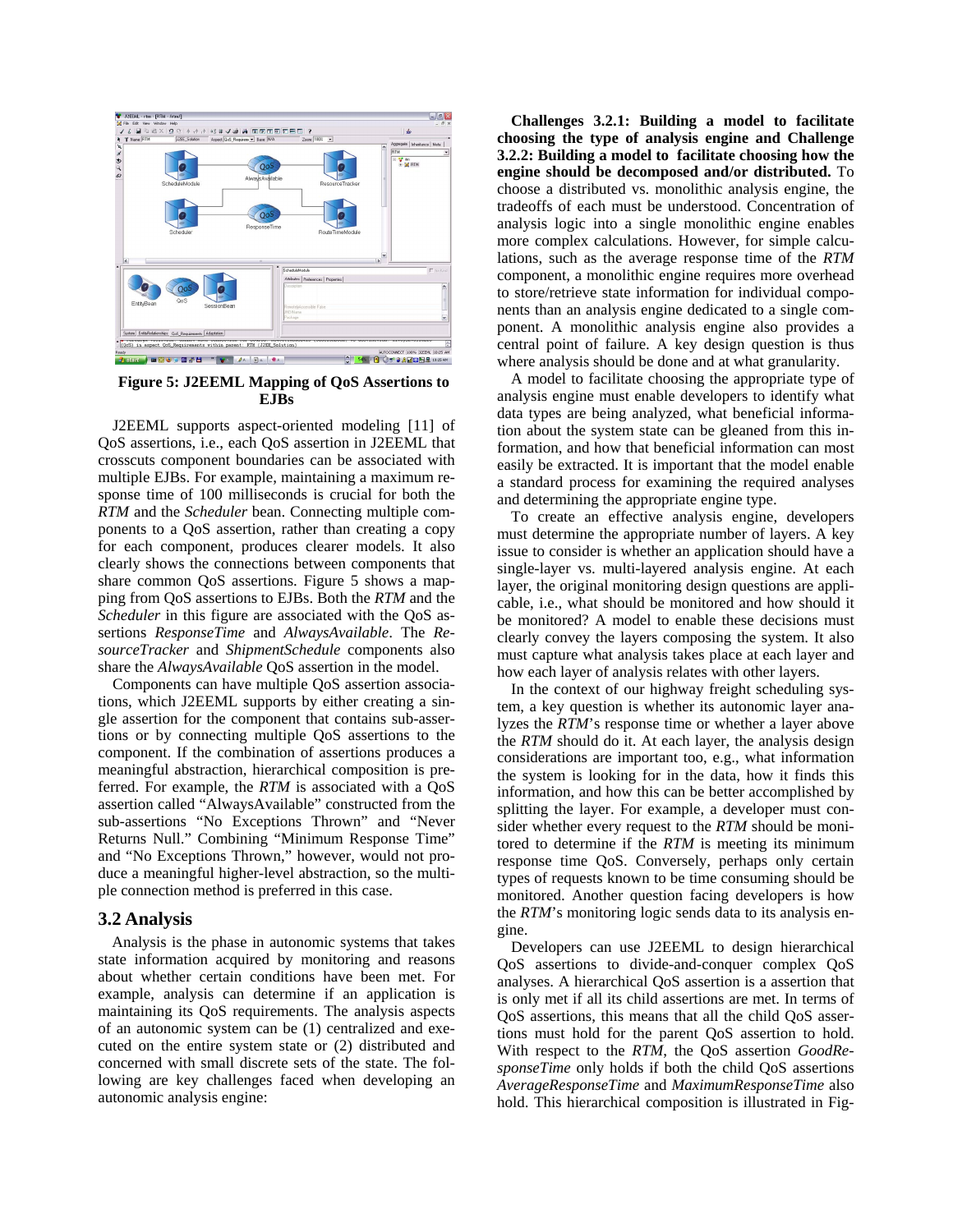ure 6, where *GoodResponseTime* is an aggregation of several properties of the response time.



**Figure 6: J2EEML Hierarchical Composition of ResponseTime QoS Assertion** 

Modeling QoS assertions hierarchically enhances developer understanding of what type of analysis engine to choose. A small number of complex QoS assertions that cannot be broken into smaller pieces imply the need for a monolithic analysis engine. A large number of assertions – especially hierarchical QoS assertions – imply the need for a multi-layered analysis engine.

Modeling QoS assertions hierarchically also enhances developer understanding of how to decompose the analysis engine into layers. The hierarchical model of the QoS assertions corresponds directly to the decomposition of the analysis engine into layers. Developers can use J2EEML to first add complex QoS assertions to their models and then determine if the complex assertion can be accomplished by combining the results of several smaller analyses. If so, developers can add these smaller QoS assertions as children of the original QoS assertion to represent the smaller analyses and then apply this iterative process to the new children.

#### **3.3 Planning**

Planning is the phase in autonomic systems where applications examine the results of their analysis and decide what actions to take to reach their assertions. For our highway freight scheduling example, this could involve changing the *RTM* to use a less precise but faster algorithm that maintains the minimum response time as demand grows. A typical autonomic application may have hundreds of assertions and planning the correct actions in the face of QoS failures is critical to an autonomic application. The following are key challenges faced when developing an autonomic analysis engine:

**Challenge 3.3.1 Designing a means to specify layered adaptation plans.** As with monitoring and analysis, planning can be implemented with a layered architecture. A simple, one-layer architecture would monitor, reason, and react to all system events at one level, which works well for macro-level events and actions. This simple approach is less suitable for applications that need more flexible and fine-grained control of their behavior. To increase flexibility and fine-grained control, therefore, more layers can be integrated into the system. Layers distribute intelligence throughout the system and support a divide-and-conquer approach to planning.

After the planning is provisioned into layers, each layer must be assigned a responsibility to react to and recover from QoS failures. In our highway freight scheduling example, one layer might ensure that the *RTM* is always available and the next layer down might ensure that a minimum response time is maintained. Intelligent separation of responsibilities can produce hierarchical chains of command that reduce the complexity of accomplishing the overall assertion. Finding these well-proportioned divisions of labor is hard.

J2EEML models adaptation by specifying the actions the system should take when a QoS assertion fails. Each application component may have a group of assertions associated with it. If one assertion does not hold for the component, it indicates a QoS failure that must be fixed. Developers can use J2EEML to specify groups of actions that must be taken to correct these failures.

Once an assertion has failed to hold for a specific component, the application must determine how to fix the problem. To model the appropriate course of action, J2EEML uses the concept of *adaptation plans*, which are groups of actions that can be performed to fix a specific type of QoS assertion failure. For example, if the average response time assertion fails, the *RTM* must change its calculation algorithms to be less precise but run faster. Changing algorithms allows the *RTM* to improve its response time and fix the QoS assertion failure. The steps required to change the calculation algorithms for the *RTM* are modeled as an adaptation plan. The *RTM* implements the Strategy pattern [12] to allow its algorithms to change. The first action from the adaptation plan is to suspend any incoming requests, the second action is to change the algorithm, and the final action is to resume the suspended requests. These actions form the adaptation plan for handling failures in the average response time for the *RTM*.

Adaptation plans indicate the responsibilities of an autonomic layer, i.e., the adaptation plan specifies the actions that the autonomic layer can choose from in the event of a QoS failure. This association also aids in choosing a single-layer or multi-layered planning architecture. If a complex QoS assertion does not have adaptation plans associated with its children, the proper course of action to take when one of the child QoS as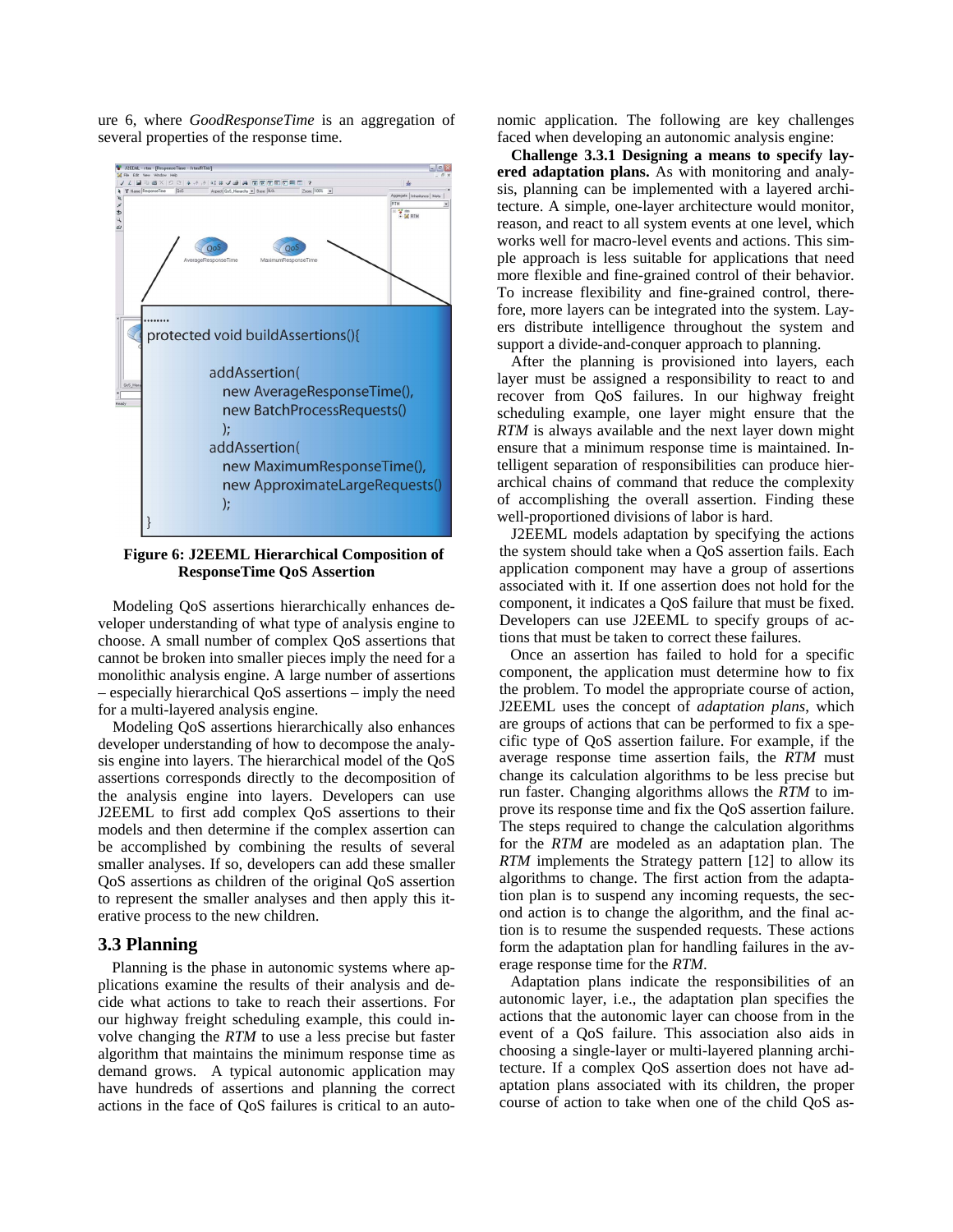sertions fails cannot be determined by the data available to the child. If only top-level QoS assertions have associated adaptation plans, this implies the need for a single planning layer. If, however, the QoS children have adaptation plans associated with them, this implies that they can determine the corrective course of action and require a multi-layered planning solution.

Figure 7 shows a J2EEML model that associates the *ResponseTime* QoS assertion with the *ChangeAlgorithms* single-layered adaptation plan. This association indicates that when the *ResponseTime* QoS assertion fails for a component, the *ChangeAlgorithm* adaptation plan should be executed.



**Figure 7: J2EEML Model Associating the ResponseTime QoS Assertion with the ChangeAlgorithms Adaptation Plan** 

### **3.4 Reducing the Complexity of Developing Autonomic Systems with JFense and Jadapt**

JFense is a component-level framework that performs autonomic functions, such as monitoring the QoS of EJBs, analyzing system state, communicating between autonomic layers, determining how to adapt to QoS failures, and executing adaptation plans. It addresses many of the challenges related to developing autonomic EJB applications. For example, it is responsible for integrating the monitoring, analysis, planning, and execution logic of applications, which alleviates developers from reinventing an autonomic framework for their application. It also handles the communication between layers so that application developers need not write code to move data from the monitoring logic to the analysis logic. JFense provides a configurable event-based monitoring framework that allows developers to focus on writing autonomic logic, which saves developers from re-inventing and debugging a complex autonomic framework. Finally, JFense can coordinate adaptation actions between layers and execute the actions.

Jadapt is a J2EEML model interpreter that supports rapid development and verification of autonomic code by generating implementations of EJBs from a structural model. It serves as a bridge between a J2EEML model and the JFense framework, i.e., it generates Java code for (1) a J2EEML structural model and (2) plugging the generated EJBs into the JFense framework. Jadapt generates configurations for JFense to mirror the J2EEML model, stubs for the EJBs, EJB deployment descriptors, and monitoring, analysis, planning, and execution class stubs, which relieves developers from tedious and errorprone coding tasks. Moreover, Jadapt ensures that the code mirrors the system architecture in J2EEML implementation, which reduces problems stemming from misinterpretation of the specification and inconsistencies between interfaces and their implementations.



**Figure 8: Jadapt Code Generation** 

Figure 8 illustrates the Jadapt generated code for the highway freight system. The generated code included the Session EJBs for the *RTM*, *Scheduler*, *ResourceTracker*, and *ShipmentSchedule* components. Entity beans were generated for the *ShipmentSchedule*, *Truck*, and *Driver* components. Each Session and Entity beans also had their remote and local interfaces generated, along with the appropriate methods exposed in the model. The generated beans with their associated QoS assertions had the appropriate JFense glue code generated into the implementations. This glue code constructs the appropriate guardian for the beans, captures and relays requests on the exposed methods to JFense, and provides hooks for adapting the component at runtime. Each bean also contained JNDI lookup code for the other beans that it had an interaction with in the model. A remote client test skeleton was generated to obtain a reference to each bean's home, create an instance of the bean, and allow the developer to run tests on the instance.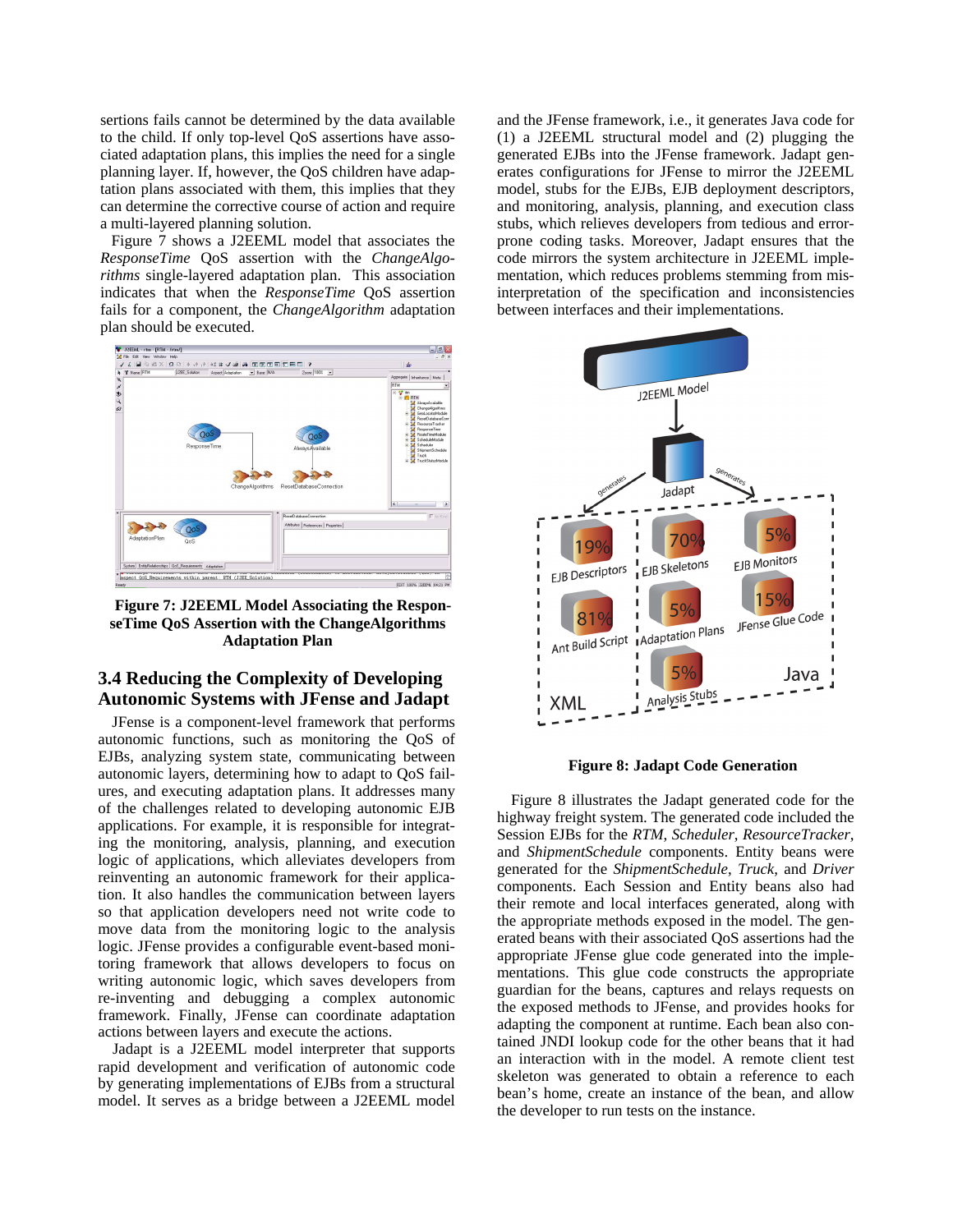Jadapt assumes that developers will modify the generated beans outside of the J2EEML development environment. Bean classes are therefore annotated with XDoclet [15] attributes to automate the synchronization of the bean class, interfaces, and descriptors. XDoclet reads these attributes and generates the required interfaces and deployment descriptor XML. Developers only need to maintain the central bean class and synchronize the interfaces to it with XDoclet.

The bean descriptor XML generated by Jadapt includes the transactional, security, visibility, relationship, and container type properties declared in the model. For example, to ensure that the design, deployment, and configuration are in sync, if method getCoordinates() on class RTM can be accessed by a limited set of security roles, its security declaration will be included in the generated bean descriptor. Generating the bean descriptor eliminates errors from hand-crafting descriptor XML.

For our highway freight scheduler, Jadapt reduced the application development time by generating (1) all skeleton classes and interfaces required for EJBs, (2) XDoclet attributes to maintain class, interface, and deployment descriptor synchronization during the development cycle, (3) XML deployment descriptors for the EJBs, (4) an Ant build infrastructure, (5) project documentation from descriptions captured in the model, and (6) glue code to plug the generated EJBs into JFense. The generated code accounted for approximately one-third of the Java code required to implement the application. The generated XML artifacts, Ant build infrastructure, and documentation required no additional hand-crafting by developers. The generated EJBs required developers to supply the business logic for the exposed methods. The generated JFense analysis and adaptation classes required the appropriate analysis and adaptation logic to be filled in. Since developers can easily adjust the application design and regenerate the application skeleton, their efforts focus on designing the application and implementing the logic required for the business methods.

# **4 Evaluating Development Effort Savings of the J3 Process**

We developed the highway freight scheduling system case study to illustrate the advantages of using the J3 Process to develop autonomic EJB applications. The initial implementation of this case study required several thousand lines of Java code. The generated EJB implementations accounted for nearly 75% of the complete code base, the test framework accounted for 20%, and the JFense glue code accounted for 5%. Using a traditional development approach, much of this code would have been developed manually. With the J3 Process, in contrast, all code except for the business logic and testing logic was generated initially by Jadapt from our J2EEML specification, which accounted for approximately one-third of the code required to implement the Java classes for the application. This section describes how we refactored our design and analyzed the resulting development effort required for changes using both the J3 Process and traditional development processes.

Using our highway freight scheduling case study, we evaluated the impact of adding new sources of information that required monitoring and where the logic would reside. In our initial design, only response times of the *Scheduling* component were monitored. We then refactored the design to monitor response times of the *RTM* component, as well. Adjusting the design using J2EEML and re-generating the implementation took approximately five mouse clicks and resulted in the generation of ~20 new lines of source code that correctly mirrored the specification and was correct-by-construction. Without an MDD tool, in contrast, each change that required the addition of one new connection in the model would have required a manual change to the implementation and more testing to attain the same level of confidence. In a large-scale development effort with many changes, the J3 Process would therefore reduce refactoring costs significantly.

To evaluate the impact of design refactoring on the analysis and planning layers of the highway freight system, we modified its initial design by changing its response time analysis and adaptation into a hierarchy of average and maximum response times. The response time assertion was intended to maintain both properties on the average and maximum response times. Both the average and maximum response times had new adaptation plans designed to counteract degradations in either QoS level. For both adaptation plans, the first action is to suspend the processing of incoming requests. The second action taken is to change the algorithm used by the *RTM* to one that is less precise but faster. The final action taken by the adaptation plans is to resume processing requests. The refactoring in J2EEML was straightforward and took ~12 mouse clicks. The change generated  $\sim$ 75 new lines of code, which minimized the complexity of the design change and implementation update. Again, for large development projects without MDD tool support, many such changes would occur and hence the manual redevelopment effort would be much higher.

To evaluate the development effort associated with sharing adaptation plans between QoS assertions, we refactored our highway freight system to share the improved response time adaptation plan between both the average response time QoS assertion and the maximum response time QoS assertion. The existing plan was then augmented with three new adaptations that were shared between all assertions. After this change was made to the model and Jadapt regenerated the model artifacts, 36 new lines of code were present that updated the existing adaptation plan to include the new adaptations and changed the adaptation plan of the maximum response time to use its modified adaptation plan. As with other refactorings we analyzed, adjusting the J2EEML model and regenerating the code required ~12 mouse clicks, while developing the equivalent functionality manually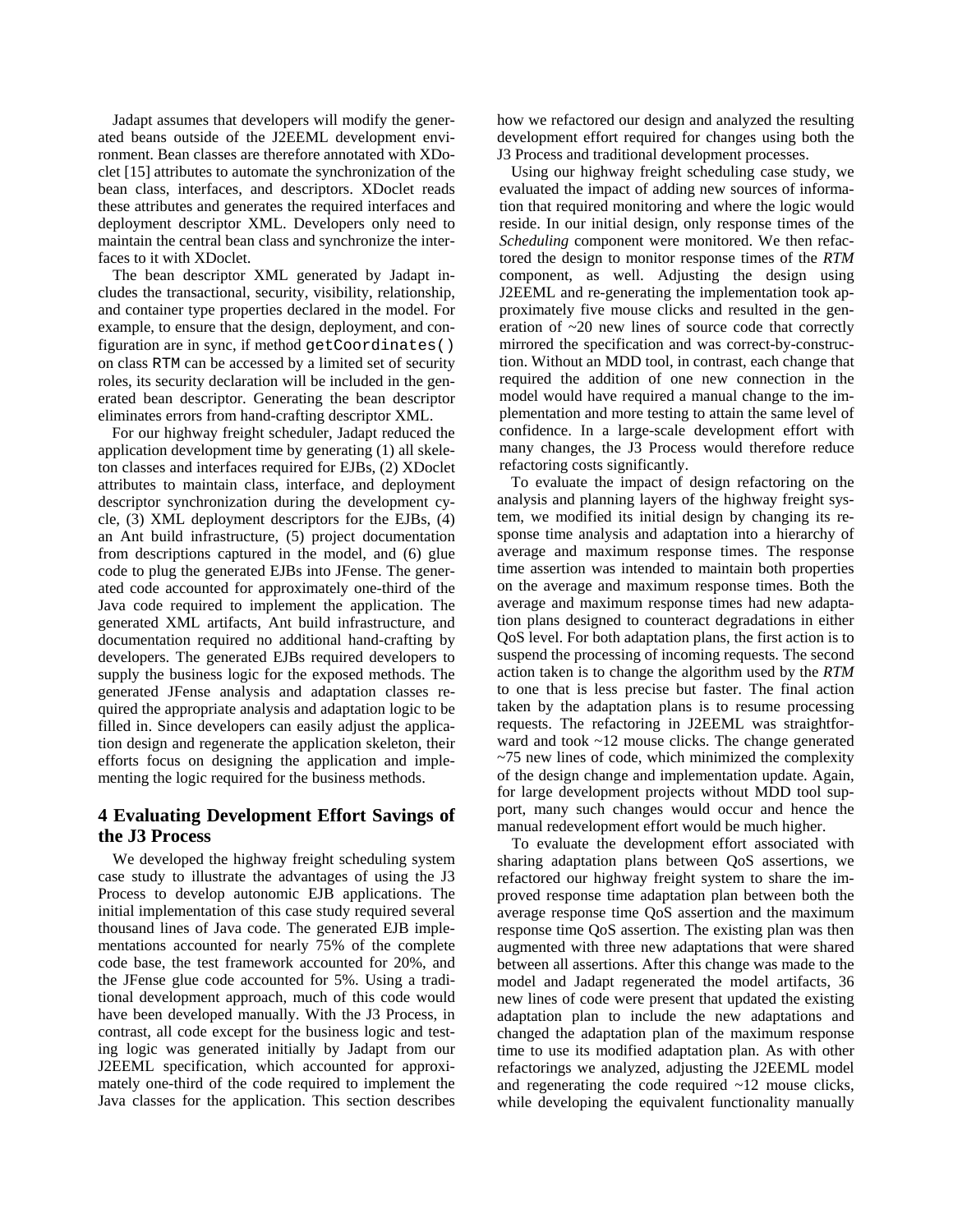required significantly more effort. Knowing what to adapt to meet the new specification is also more straightforward using J2EEML, whereas with a handcrafted approach developers would need to modify multiple source files to accomplish the same task.

As with the autonomic modeling and generation capabilities of the J3 Process, significant reductions in development complexity were yielded by applying MDD to the implementation of the structural model. For example, when a single SessionBean with one method was added to the J2EEML model, the resulting bean, interfaces, deployment descriptor, and helper classes generated 116 lines of Java code and 80 lines of XML. The model change in J2EEML required two drag and drop operations. As with the autonomic code generated by Jadapt, the code was correct-by-construction and the JNDI name of the bean was also correct. Adding two interactions from existing beans to the new bean generated another ~12 lines of error-prone JNDI lookup/narrowing code that was automatically generated by Jadapt, thereby simplifying developer effort and enhancing confidence in the results.

As illustrated in these experiments, the mapping between QoS assertions and components facilitates the generation of code artifacts to reduce application development time. For example, understanding which components need to be monitored and analyzed allows Jadapt to generate proxies and interceptors [16] for the monitored components, which can relay state information to the monitoring and analysis logic. Code can then be generated that moves the monitoring and analysis results to the appropriate planning layers.

### **5 Related Work**

An increasing number of MDD tools exist for modeling component-based systems. Cadena [18] is an MDD tool for building and modeling component-based DRE systems, with the goal of applying static analysis, modelchecking, and lightweight formal methods to enhance these systems. Other tools, such as Rational Rose, provide UML modeling capabilities for component-based systems. In contrast to J2EEML, these tools are not tailored to the domain of modeling autonomic functionality in component-based systems. For example, they lack the ability to establish the critical mapping between QoS properties, components, and adaptations, which forces developers to (1) resort to traditional textual descriptions for specifying QoS properties and (2) maintain separate models for understanding how the QoS, adaptation, and components in the system interrelate. As a result, it is hard to understand how an application will monitor itself and how it will react to QoS failures.

IBM's Autonomic Toolkit [4] addresses the issues of monitoring, analysis, planning, and executing autonomic applications. It includes the Autonomic Management Engine, which monitors events, analyzes them, then plans and executes corrective action on a computing re-

source; the Generic Log Adapter [13] for Autonomic Computing, which converts existing log files to the Common Base Event format [14]; and the Log and Trace Analyzer for Autonomic Computing, which reads logs in the Common Base Event format, correlates the logs based on different criteria, and displays the correlated log records. These tools do not, however, address the complexity of integrating autonomic functionality into applications, i.e., they do not help developers design their autonomic applications or implementing the logic required by them. In contrast, the J3 Process is specifically tailored to reducing design and implementation complexity, as well as providing a runtime framework.

#### **6 Concluding Remarks**

In theory, autonomic systems can minimize the impact of human error in development and management. In practice, however, it is hard to develop the monitoring, analysis, planning, and execution aspects required for autonomic systems reliably and productively. In particular, developers must reason about complex sets of QoS assertions and ensure that applications meet them. Autonomic capabilities provide a means for EJB applications to self-manage and attempt to maintain the QoS assertions. To facilitate self-management, the structure of EJB applications and their QoS assertions must be captured formally so applications can reason about themselves.

The bridge between the QoS assertions of autonomic systems and their structural designs involves mapping these assertions to specific system components. Without this mapping, applications cannot use introspection to determine whether their QoS assertions are being met. The J3 Process described in this paper provides MDD tools and an autonomic computing framework to support these capabilities to simplify the development of autonomic EJB applications.

The J2EEML MDD tool helps link assertions and structure by allowing developers to specify this mapping via a DSML. J2EEML also includes mechanisms for modeling complex EJB structures, interactions, and architectures and using these models to generate code that is correct-by-construction, which frees developer from reinventing complex autonomic frameworks.

After capturing structural properties, QoS assertions, and assertion to structure mapping in J2EEML, developers still must integrate autonomic features into their distributed EJB applications. This integration is often complicated due to the lack of component-level frameworks for autonomic systems. To address these concerns, we have developed the Jadapt code generation tool and the JFense autonomic framework. Jadapt allows developers to generate the code needed to plug their application's EJBs into JFense. JFense provides a comprehensive and flexible framework for multi-layered autonomic monitoring, analysis, planning, and execution architectures, which allows developers to focus on the system's business logic and QoS analysis logic.